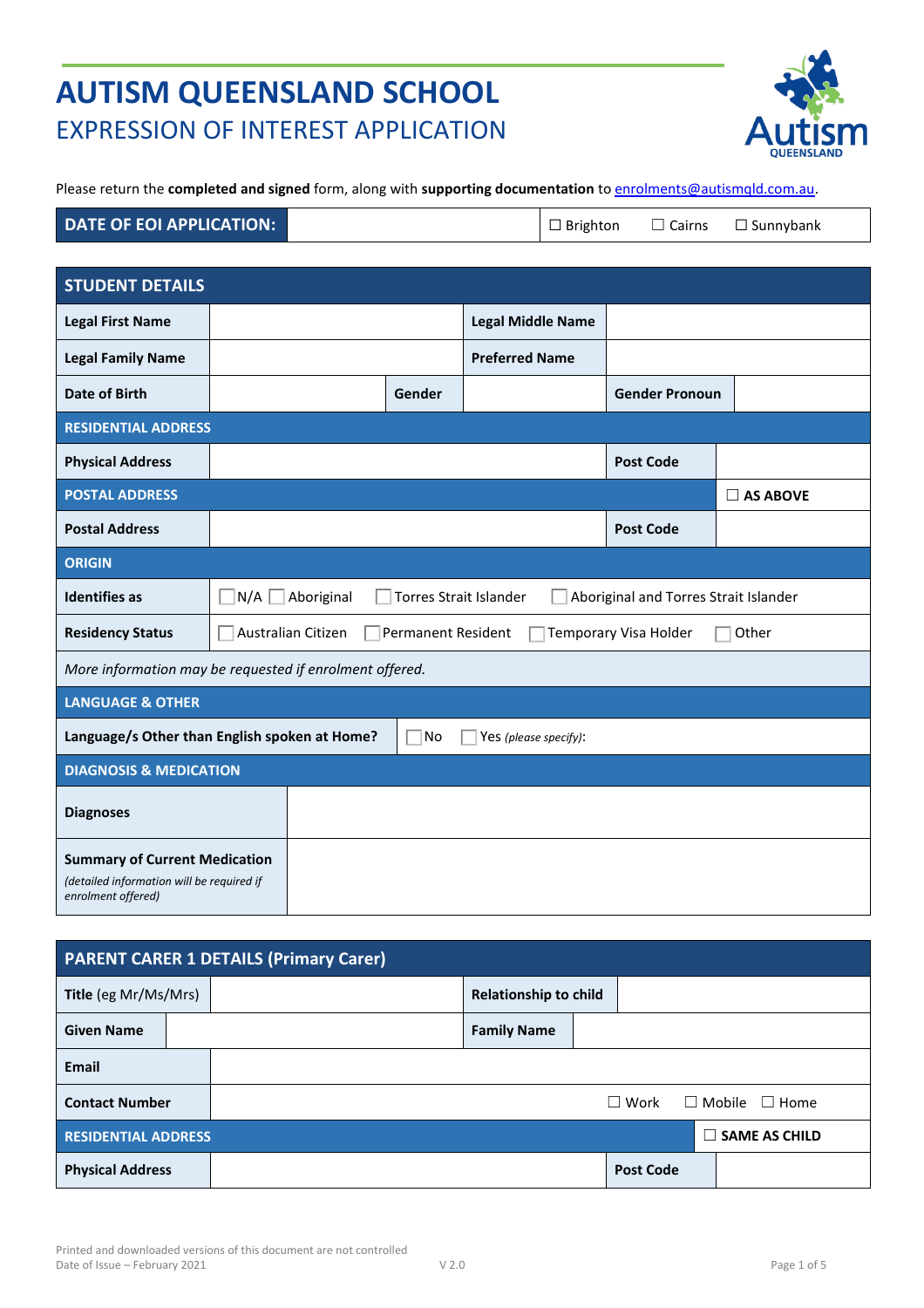# **AUTISM QUEENSLAND SCHOOL EXPRESSION OF INTEREST APPLICATION**

| <b>PARENT CARER 2 DETAILS</b> |  |  |                              |  |                  |                             |
|-------------------------------|--|--|------------------------------|--|------------------|-----------------------------|
| Title (eg Mr/Ms/Mrs)          |  |  | <b>Relationship to child</b> |  |                  |                             |
| <b>Given Name</b>             |  |  | <b>Family Name</b>           |  |                  |                             |
| Email                         |  |  |                              |  |                  |                             |
| <b>Contact Number</b>         |  |  |                              |  | $\Box$ Work      | $\Box$ Mobile $\Box$ Home   |
| <b>RESIDENTIAL ADDRESS</b>    |  |  |                              |  |                  | <b>SAME AS CHILD</b><br>- 1 |
| <b>Physical Address</b>       |  |  |                              |  | <b>Post Code</b> |                             |

| <b>FAMILY CIRCUMSTANCES</b>                                                                                                                                                                                                                                                                                                                             |                             |                             |  |  |  |  |
|---------------------------------------------------------------------------------------------------------------------------------------------------------------------------------------------------------------------------------------------------------------------------------------------------------------------------------------------------------|-----------------------------|-----------------------------|--|--|--|--|
| Mother<br><b>Child Lives with</b><br><b>Both Parents</b><br>Father<br>Other (please specify):                                                                                                                                                                                                                                                           |                             |                             |  |  |  |  |
| Under the Child Protection Act 1999, when a Child Protection Order is approved by the Children's Court, the child is placed<br>in out-of-home care (OOHC). Out-of-home care includes short or long term placement with an approved kinship or foster<br>carer; in a supported independent living arrangement; in a safe house; and in residential care. |                             |                             |  |  |  |  |
| <b>Child in Out-Of-Home Care?</b>                                                                                                                                                                                                                                                                                                                       | No.                         | Yes (provide details below) |  |  |  |  |
| <b>Commencement Date</b>                                                                                                                                                                                                                                                                                                                                | <b>End Date</b>             |                             |  |  |  |  |
| <b>Child Safety Officer Name</b>                                                                                                                                                                                                                                                                                                                        | <b>Phone</b>                |                             |  |  |  |  |
| <b>Other Court Orders?</b>                                                                                                                                                                                                                                                                                                                              | No<br>Yes (please specify): |                             |  |  |  |  |
| <b>Commencement Date</b>                                                                                                                                                                                                                                                                                                                                | <b>End Date</b>             |                             |  |  |  |  |

| <b>CURRENT EDUCATION SETTING</b> |                                                    |  |  |                              |           |  |
|----------------------------------|----------------------------------------------------|--|--|------------------------------|-----------|--|
| <b>Name of School</b>            |                                                    |  |  | <b>Current Year Level</b>    |           |  |
| Principal                        |                                                    |  |  |                              |           |  |
|                                  | <b>Head of Special Education Services (HOSES):</b> |  |  |                              |           |  |
| <b>Class Teacher/s</b>           |                                                    |  |  |                              |           |  |
| <b>School Address</b>            | <b>Post Code</b>                                   |  |  |                              |           |  |
| Email                            |                                                    |  |  |                              |           |  |
| Phone                            |                                                    |  |  | <b>Permission to Contact</b> | No<br>Yes |  |

| <b>OTHER INFORMATION (HEALTH PROFESSIONALS)</b> |  |                              |          |            |
|-------------------------------------------------|--|------------------------------|----------|------------|
| <b>DOCTOR (GP)</b>                              |  |                              |          |            |
| <b>Name</b>                                     |  | <b>Permission to Contact</b> |          | No.<br>Yes |
| <b>Address</b>                                  |  |                              | Postcode |            |
| Email                                           |  | Phone                        |          |            |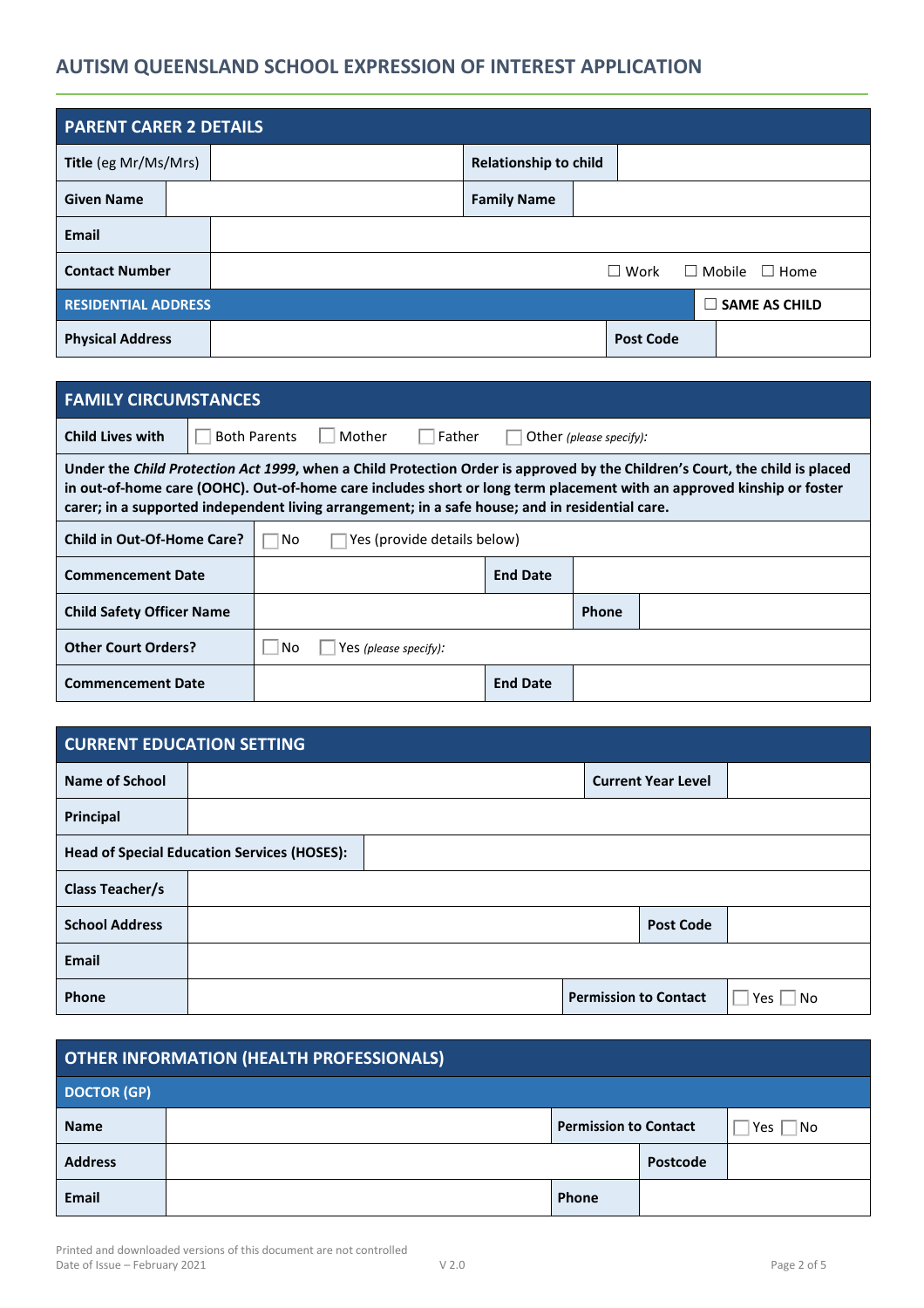## **AUTISM QUEENSLAND SCHOOL EXPRESSION OF INTEREST APPLICATION**

| <b>OTHER INFORMATION (HEALTH PROFESSIONALS)</b> |  |                              |                 |                        |  |
|-------------------------------------------------|--|------------------------------|-----------------|------------------------|--|
| <b>PEDIATRICIAN</b>                             |  |                              |                 |                        |  |
| <b>Name</b>                                     |  | <b>Permission to Contact</b> |                 | ∣Yes∏No                |  |
| <b>Address</b>                                  |  |                              | <b>Postcode</b> |                        |  |
| <b>Email</b>                                    |  | Phone                        |                 |                        |  |
| <b>PSYCHOLOGIST</b>                             |  |                              |                 |                        |  |
| <b>Name</b>                                     |  | <b>Permission to Contact</b> |                 | Yes  <br>No            |  |
| <b>Address</b>                                  |  |                              | <b>Postcode</b> |                        |  |
| Email                                           |  | Phone                        |                 |                        |  |
| <b>OCCUPATIONAL THERAPIST</b>                   |  |                              |                 |                        |  |
| <b>Name</b>                                     |  | <b>Permission to Contact</b> |                 | $\forall$ es $\Box$ No |  |
| <b>Address</b>                                  |  |                              | <b>Postcode</b> |                        |  |
| <b>Email</b>                                    |  | Phone                        |                 |                        |  |
| <b>SPEECH PATHOLOGIST</b>                       |  |                              |                 |                        |  |
| <b>Name</b>                                     |  | <b>Permission to Contact</b> |                 | ∏No<br>Yes $\Gamma$    |  |
| <b>Address</b>                                  |  |                              | <b>Postcode</b> |                        |  |
| <b>Email</b>                                    |  | Phone                        |                 |                        |  |
| <b>OTHER</b>                                    |  |                              |                 |                        |  |
| <b>Name</b>                                     |  | <b>Permission to Contact</b> |                 | $\vert$ Yes $\vert$ No |  |
| <b>Address</b>                                  |  |                              | Postcode        |                        |  |
| <b>Email</b>                                    |  | Phone                        |                 |                        |  |

|        | <b>SUPPORTING DOCUMENTATION</b>                                                                                                                                                                                 |  |  |  |  |  |  |
|--------|-----------------------------------------------------------------------------------------------------------------------------------------------------------------------------------------------------------------|--|--|--|--|--|--|
|        | This application may not be processed until all required documentation has been provided. Please ensure all questions have<br>been answered and copy of the following documents provided with this application: |  |  |  |  |  |  |
| П      | <b>Birth Certificate</b>                                                                                                                                                                                        |  |  |  |  |  |  |
| $\Box$ | Current diagnosis of autism (within the last 24 months) provided by a registered pediatrician, psychiatrist, or<br>neurologist <sup>1</sup> in a signed letter or,                                              |  |  |  |  |  |  |
|        | on the Department of Education's Autism Spectrum Disorder Medical Specialist Form.                                                                                                                              |  |  |  |  |  |  |
| П      | Therapy Report/s (e.g. Speech, Occupational Therapist)                                                                                                                                                          |  |  |  |  |  |  |
| П      | Copies of any court orders (if applicable)                                                                                                                                                                      |  |  |  |  |  |  |

<sup>1</sup> or psychologist (external to the Department of Education) with a practice endorsement in clinical psychology, educational and developmental psychology or neuropsychology specifying the DSM-5 or ICD-10.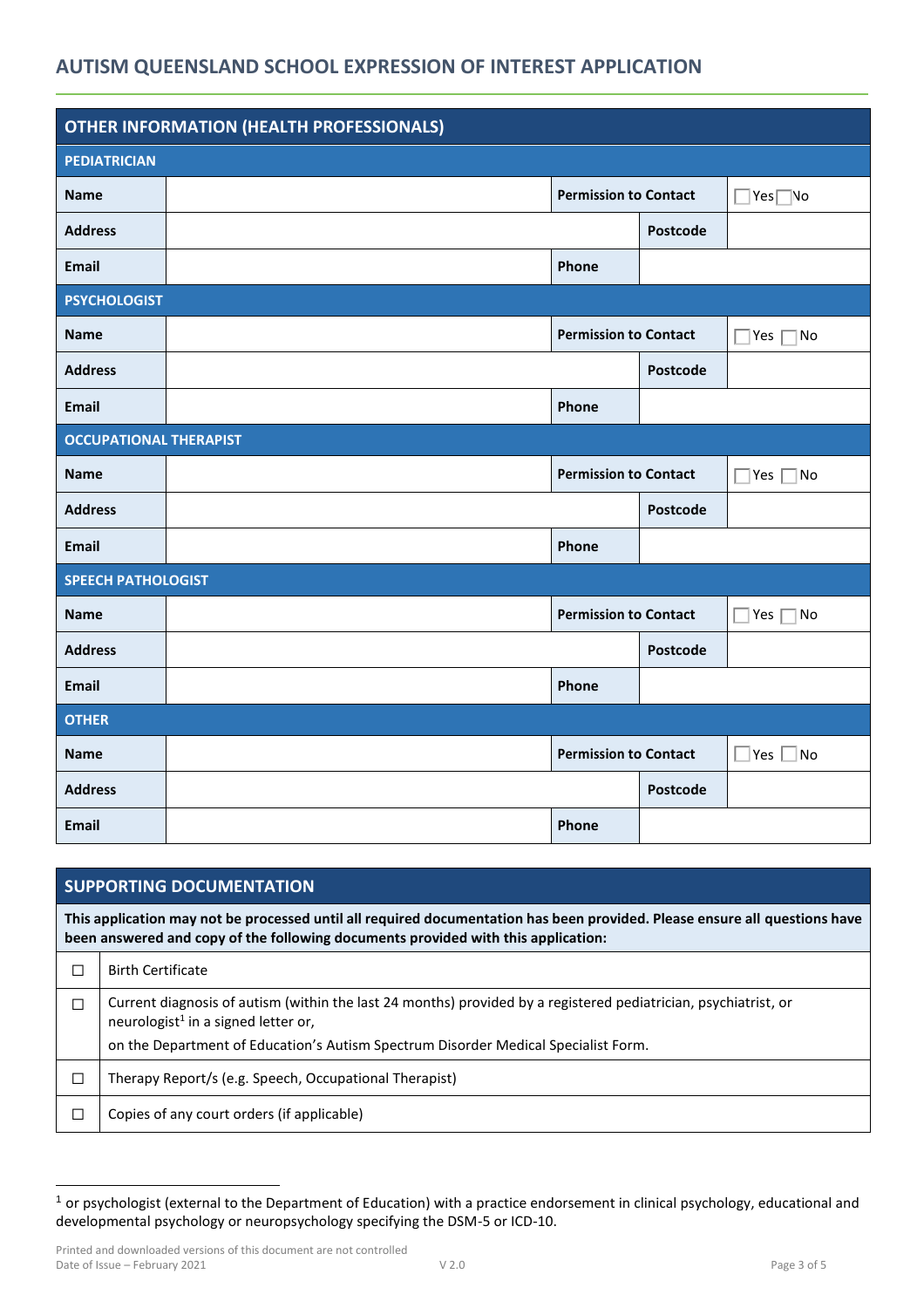|                          | SUPPORTING DOCUMENTATION                                                                                 |  |  |  |  |
|--------------------------|----------------------------------------------------------------------------------------------------------|--|--|--|--|
|                          | For students already attending school:                                                                   |  |  |  |  |
| ⊐                        | Proof of EAP Verification Status (AIMS record or confirmation letter showing review dates if applicable) |  |  |  |  |
| $\overline{\phantom{a}}$ | <b>Current School Report</b>                                                                             |  |  |  |  |
| ப                        | Current School Personalised Learning Plan (PLP)/ICP or similar                                           |  |  |  |  |
| - 1                      | Behaviour Support Plan (if applicable)                                                                   |  |  |  |  |

|                           | <b>DECLARATION</b>                                                                                                                                                                                                                                                                                                                                                                                                                                                                                                                                                                                                                      |                                                                                                                                                                                                                                              |                           |  |  |  |  |
|---------------------------|-----------------------------------------------------------------------------------------------------------------------------------------------------------------------------------------------------------------------------------------------------------------------------------------------------------------------------------------------------------------------------------------------------------------------------------------------------------------------------------------------------------------------------------------------------------------------------------------------------------------------------------------|----------------------------------------------------------------------------------------------------------------------------------------------------------------------------------------------------------------------------------------------|---------------------------|--|--|--|--|
|                           | I, the legal guardian, request the child named above to be considered for enrolment in the Autism Queensland School<br>program and have the legal authority to do so. I confirm:                                                                                                                                                                                                                                                                                                                                                                                                                                                        |                                                                                                                                                                                                                                              |                           |  |  |  |  |
| $\Box$                    | All relevant supporting documents have been forwarded to Autism Queensland with this signed application form.                                                                                                                                                                                                                                                                                                                                                                                                                                                                                                                           |                                                                                                                                                                                                                                              |                           |  |  |  |  |
| $\Box$                    |                                                                                                                                                                                                                                                                                                                                                                                                                                                                                                                                                                                                                                         | I will attend a meeting with my child and the Principal or Delegate to be considered for enrolment.                                                                                                                                          |                           |  |  |  |  |
| $\Box$                    | enrolment.                                                                                                                                                                                                                                                                                                                                                                                                                                                                                                                                                                                                                              | If my child is offered enrolment, I will complete any additional relevant documents prior to my child beginning                                                                                                                              |                           |  |  |  |  |
|                           |                                                                                                                                                                                                                                                                                                                                                                                                                                                                                                                                                                                                                                         | <b>Collection &amp; Storage of Personal Information:</b>                                                                                                                                                                                     |                           |  |  |  |  |
| $\Box$                    | I understand that Autism Queensland collects and records relevant personal information that is stored and managed in<br>Autism Queensland's secure database in accordance with Autism Queensland's Privacy Policy (available at<br>www.autismqld.com.au). I also understand to facilitate the collection and storage of relevant data, clients must be<br>registered with Autism Queensland. By completing and returning this application, I am giving Autism Queensland<br>permission to use the information provided to register the child as a client of Autism Queensland in accordance with<br>Autism Queensland's Privacy Policy. |                                                                                                                                                                                                                                              |                           |  |  |  |  |
| $\Box$                    | writing.                                                                                                                                                                                                                                                                                                                                                                                                                                                                                                                                                                                                                                | I authorise Autism Queensland to obtain and provide information from/to the individuals/agencies/organisations listed<br>with permission to contact in this Expression of Interest Application. This permission will remain until revoked in |                           |  |  |  |  |
|                           | By signing below, I understand that my child will become a Registered Client of Autism Queensland (if not already<br>registered) and I agree to all terms and conditions indicated on this form.                                                                                                                                                                                                                                                                                                                                                                                                                                        |                                                                                                                                                                                                                                              |                           |  |  |  |  |
| <b>PARENT/GUARDIAN 1:</b> |                                                                                                                                                                                                                                                                                                                                                                                                                                                                                                                                                                                                                                         |                                                                                                                                                                                                                                              | <b>PARENT/GUARDIAN 2:</b> |  |  |  |  |
|                           | Signature:                                                                                                                                                                                                                                                                                                                                                                                                                                                                                                                                                                                                                              |                                                                                                                                                                                                                                              | Signature:                |  |  |  |  |
| Name:                     |                                                                                                                                                                                                                                                                                                                                                                                                                                                                                                                                                                                                                                         |                                                                                                                                                                                                                                              | Name:                     |  |  |  |  |
| Date:                     |                                                                                                                                                                                                                                                                                                                                                                                                                                                                                                                                                                                                                                         |                                                                                                                                                                                                                                              | Date:                     |  |  |  |  |

Personal and sensitive information collected on this form will be retained and used for the purpose of providing you with Autism Queensland Limited's services and providing information about these services. It may also be used for other purposes such as providing you with information about other services and events, to meet our requirements for government funding in providing services, to monitor and evaluate existing services and plan for future services or for research purposes. Without this information Autism Queensland may be unable to provide you with its service. The information collected on this form will only be used by Autism Queensland and will not be disclosed to any other person or organisation unless we have your consent or we are permitted by law. If you wish to access or seek correction of your personal information or make a complaint about our handling of your personal information please see Autism Queensland's Privacy Policy, a[t www.autismqld.com.au](http://www.autismqld.com.au/) or phone (07) 3273 0000.

## *'APPENDIX: ENROLMENT AT AUTISM QUEENSLAND SCHOOL' next page*





*(Start over again)*